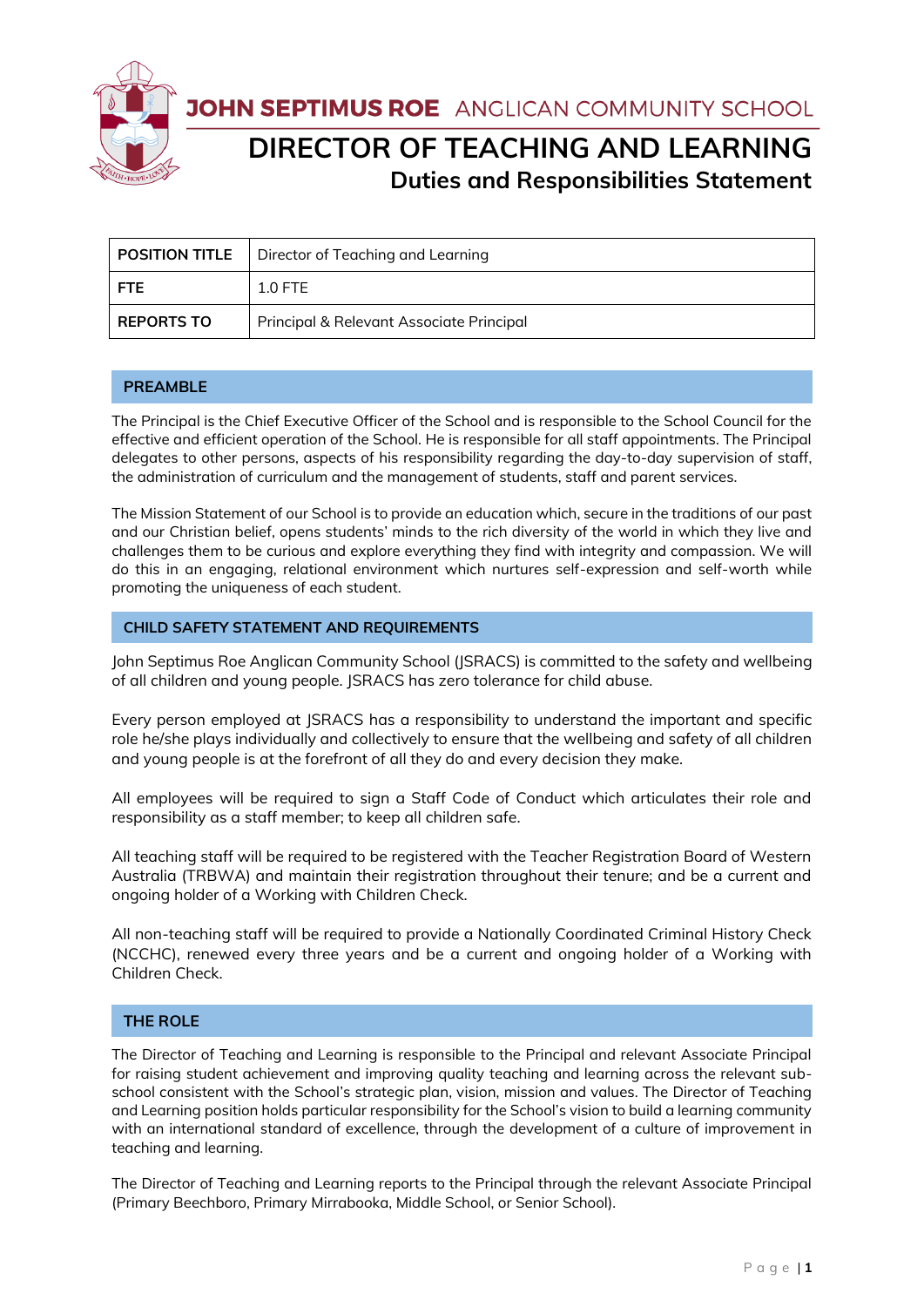### **GENERAL ATTRIBUTES**

- A person of initiative and drive, able to attract, retain and develop high quality staff.
- A person whose educational and personal philosophy align with the mission and values of the Anglican Schools Commission and the School.
- A teacher who understands and supports a focus on student centred learning, using appropriate teaching and learning strategies and technologies.
- A graduate of a recognised University with a proven record as a teacher and educational leader.
- A person of character whose words and actions inspire others.
- Approachable, a good listener and effective communicator.
- A person of sound judgement who can make wise decisions.
- Able to think strategically.
- A person who exhibits an inclusive and open management style.
- Able to balance personal and professional life in a demanding position.
- Able to exhibit good health, vitality and energy.

## **LEADERSHIP ATTRIBUTES**

- Committed to the learning and growth of students.
- Models the highest standards of professional practice and interaction with students.
- Inspires and motivates the relevant sub-school community towards high educational standards.
- Understands, applies and shares contemporary educational research, theory and practice in pedagogy, assessment and reporting.
- Demonstrates knowledge of the contexts driving relevant state and national policies and compliance requirements.
- Demonstrates and shares the importance of emotional intelligence and empathy in building trust and a positive learning atmosphere across the sub-school community.
- Defines challenges clearly and seeks positive solutions, often in collaboration with others.
- Makes and is able to communicate decisions informed and supported by available evidence and analysis.
- Communicates, negotiates, collaborates and builds partnerships effectively while relating to the whole School community.
- Understands the different demographic groups within the ISRACS community and is able to work effectively with them.
- Promotes life-long learning from pre-kindergarten through to adult life.
- Develops strategies to ensure educational opportunity for all students.
- Develops and maintains structures for effective liaison and consultation.

## **KEY RESPONSIBILITIES**

#### **Curriculum, Teaching and Learning**

- Liaise with the relevant Associate Principal to ensure relevant, developmentally appropriate and age-based teaching and learning strategy is implemented consistently.
- Update and maintain electronic records relevant to Curriculum and Teaching and Learning for the implementation of the School Improvement Plan and the School's Strategic Plan.
- Ensure the relevant Associate Principal has updated progress on their respective strategies in readiness for presentation at Executive meetings.
- Plans, acts, reviews and responds at the highest level of professional practice by:
	- o gathering information, analysing data and making decisions,
	- o developing strategies, aligning resources and implementing actions for improvement,
	- o consolidating improvement, changing established practices or changing the decision making processes when necessary,
- Ensures a challenging and flexible curriculum that is supported by creative and responsive teaching and effective learning environments,
- Implements effective learning and assessment frameworks that use data, benchmarks and observation to monitor every student's progress.
- Promotes good performance and challenges underperformance by promoting effective teacher intervention, corrective action and follow-up.
- Assists the relevant Associate Principal to review, evaluate and support staff to build capacity and to review performance.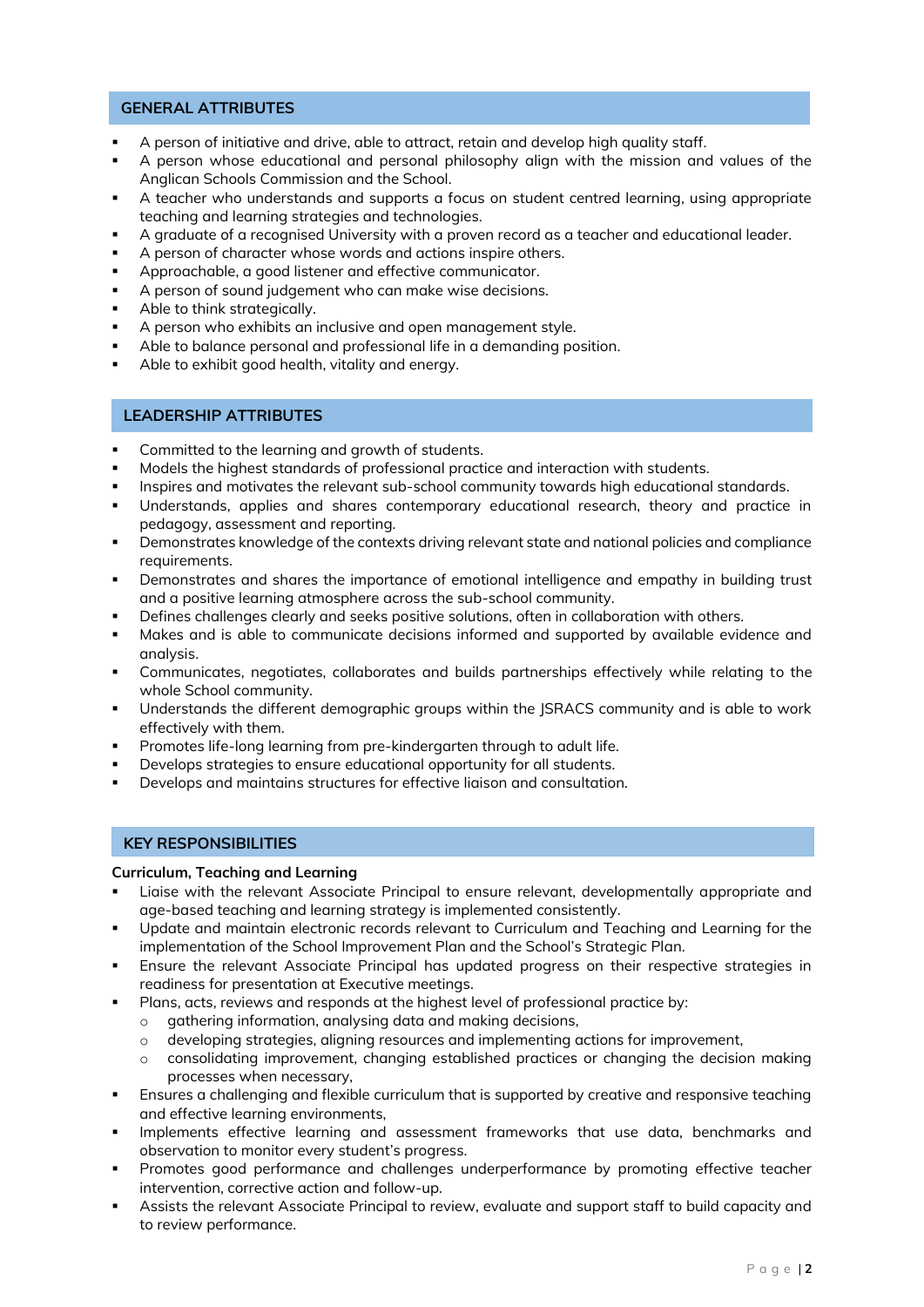- Works with others to produce and implement clear, evidence-based improvement plans and policies that promote and sustain school improvement.
- Uses emerging technologies to enhance and extend teaching and learning experiences and to achieve excellence.
- Works with the relevant Associate Principal to continuously evaluate the curriculum for improved quality, balance and relevance.
- Fosters a supportive environment for students and staff to realise their full potential.
- Contributes to the development and maintenance of efficient administrative policies and procedures.
- Acts in a supportive and supervisory capacity for School functions, as directed by the Principal.
- Attends and actively participates in relevant meetings.
- Informs the Principal and/or the relevant Associate Principal of relevant curriculum matters.
- Communicates with parents, students and staff on matters of curriculum and learning.

#### **In association with the relevant Associate Principal and Heads of Department (Secondary)**

- Ensure all curriculum programs are accessible and relevant and that students and parents are cognisant of relevant course/program requirements.
- Ensure effective tracking of the students' academic progress.
- Ensure effective communication with the parent body on the progress of each student.
- Develop a close working relationship with the relevant Associate Principal and Heads of Department (Secondary) who are responsible for the delivery of the academic program in the relevant sub-school.
- Provide vision and leadership in the development of best practice in pedagogy.
- Promote understanding and the use of the Australian Institute for Teaching and School Leadership, Professional Standards for Teachers.
- Ensure teaching standards are reflective of the AITSL standards and the AITSL Classroom Practice Continuum.
- Provide vision and leadership in the development of approaches promoting assessment for learning strategies.
- Promote research into best practice in creating a broad and deep knowledge across subject areas.
- Promote the development of research and study skills to ensure that students develop the ability to enquire.
- **EXECT** Liaise with the Director of Teaching and Learning across other sub schools to ensure seamless curriculum delivery and focused teaching and learning in line with the School Improvement Plan.
- Oversee the professional learning of relevant teachers in their sub-school.
- Encourage teachers to reflect on their practice and contribute to conferences to inform the wider community on developments within the School.
- Encourage initiative within the School by developing opportunities for teachers to explore areas of interest which are of benefit to students' learning.

#### **Staffing**

- In consultation with the relevant Associate Principal facilitate the implementation of a professional development programme for staff that enhances the delivery of key curriculum and Teaching and Learning outcomes.
- Assist the relevant Associate Principal with staff appraisal, performance monitoring and review.
- Assist the relevant Associate Principal with the selection and appointment of new staff.
- Assist the relevant Associate Principal with the design and implementation of an induction programme for new Staff.
- Direct and supervise staff in their teaching and delivery of the relevant curriculum.

#### **Communications**

- Promote and facilitate the interface across the School's Pre- Kindergarten to Year 12 sub-school structure.
- Be available on a consultative capacity for staff, parents and students.
- In consultation with the relevant Associate Principal manage key academic communications with school families, including student reporting and parent-teacher-student interview processes.
- Prepare regular articles and manage the collation of materials for the School Newsletter and other publications.
- Oversee all relevant outgoing campus correspondence and communications to ensure consistency with School policy and philosophy.

## **Teaching**

- Provide pedagogical leadership through the personal application of outstanding classroom practice.
- Carry out classroom teaching duties as required.